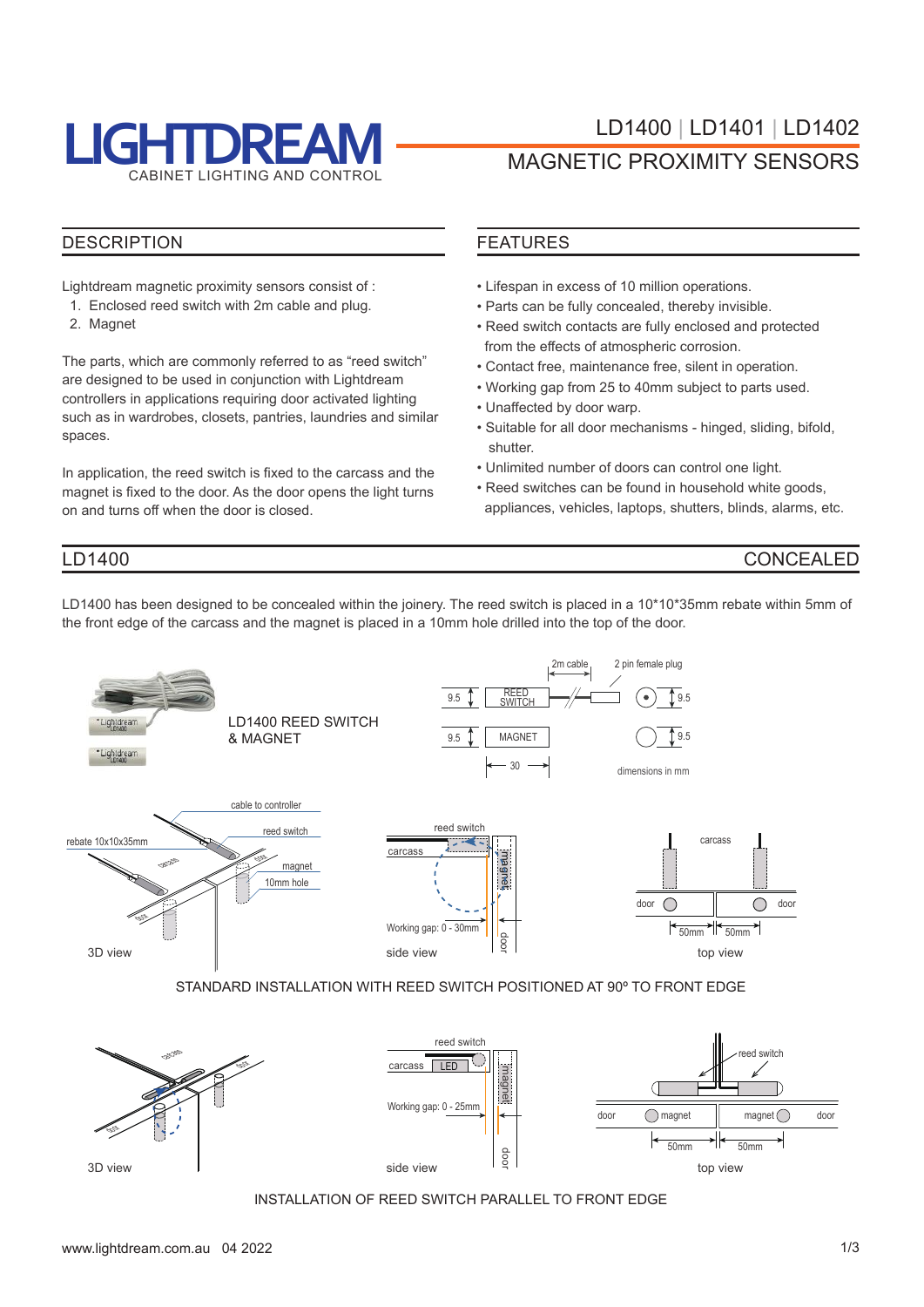

# LOT AND CONTROL MAGNETIC PROXIMITY SWITCHES

#### LD1401

#### RETROFIT

LD1401 reed switch is typically used when retro-fitting to installed joinery. Identical to the LD1400 reed switch except for a 11mm diameter flange which allows the components to be flush finish when installed. A wide range of magnets and colours are available to match finishes.







TYPICAL INSTALLATION USING DOME MAGNET TYPICAL INSTALLATION USING CUBOID MAGNET